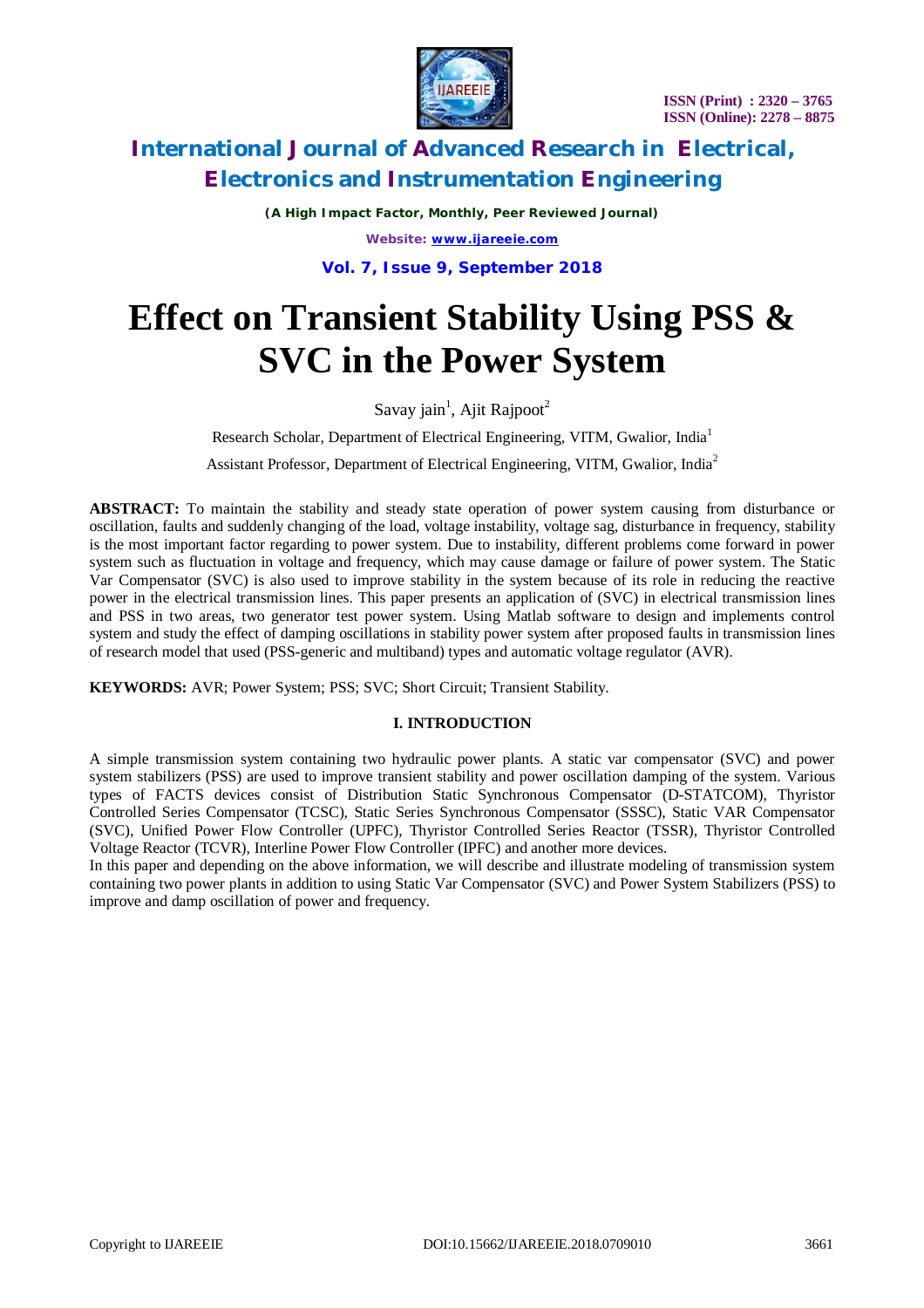

*(A High Impact Factor, Monthly, Peer Reviewed Journal)*

*Website: [www.ijareeie.com](http://www.ijareeie.com)*

### **Vol. 7, Issue 9, September 2018**



Fig. 1. SIMULINK test power system.

### **II. SYSTEM DESCRIPTION**

The above Figure represents a system whose characteristics are:

(a) Two synchronous generators.

(b)Two power transformers of 13.8 kV / 500 kV.

(c)Three busbars.

(d) A transmission line of 500 kV and 700 km.

(e) Two PSS and two AVR (Automatic Voltage Regulator).

(f) The SVC characteristics: 200 Mvar.

(g) A purely resistive load of 5000 MW confirm that you have the correct template for your paper size.

Note that the load center is modeled by (5000 MW) resistive load which is fed by the remote of (1000 MVA-plant M1), and a local generation of (5000 MVA-plant M2). A load flow has been performed on this system for M1 and M2 with generating rate of (950 MW and 4046 MW) respectively while the line carries (944 MW) which is closed to its surge impedance loading (SIL = 977 MW). The shunt compensated used in this research is with rate of (200 Mvar) to maintain system stability after faults.

The SVC does not have a power oscillation damping (POD) unit. M1 and M2 are equipped with a Hydraulic Turbine and Governor (HTG), excitation system, and Power System Stabilizer (PSS). Two standard types of stabilizer models can be connected to the excitation system: Generic model using the acceleration power (Pa) which is the difference between mechanical power ( $P_m$ ) and electrical output power ( $P_{oe}$ ) and Multiband model which use a speed deviation (dw).

#### **III. SIMULATION RESULT AND DESCUSSION**

This work illustrates modeling of a simple transmission system containing two hydraulic power plants. A Static Var Compensator (SVC) and Power System Stabilizers (PSS), they are used to improve transient stability and power oscillation damping of the system. In order to show this performances and observe the impact of PSS and SVC on the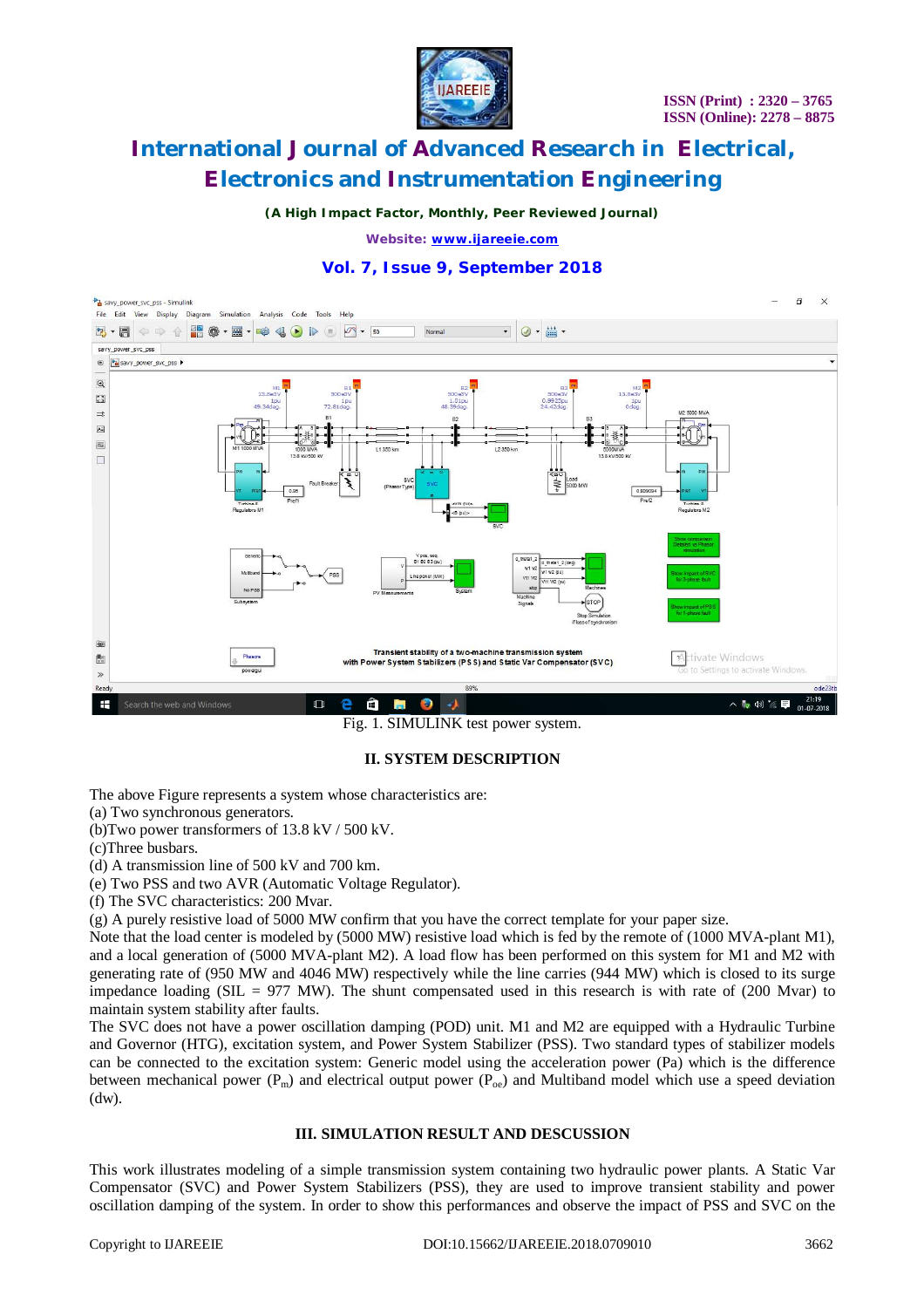

*(A High Impact Factor, Monthly, Peer Reviewed Journal)*

*Website: [www.ijareeie.com](http://www.ijareeie.com)*

### **Vol. 7, Issue 9, September 2018**

power system stability a single-phase to ground fault and a three-phase fault have been applied on the first section of the line (L1) see in Fig.1.

The results have been assembled in the same graph to allow comparison between a various cases (without PSS, with PSS Generic type and with PSS MB type. A. Single-Phase Fault - Impact of PSS - No SVC In this part the SVC is set to operate in fixed susceptance mode with (Bref=0) this is equivalent to putting the SVC out of order. Also a singlephase to ground fault have been applied at  $t=0.1$  s and eliminated at  $t=0.2$  s.

The first trace of Fig. 2 on the Machines scope shows the rotor angle difference d\_theta1\_2 between the two machines. Power transfer is maximum when this angle reaches 90°. This signal is a good indication of system stability. If d\_theta1\_2 exceeds 90º for too long a period of time, the machines will lose synchronism and the system goes unstable.

The second trace of Fig. 2 shows the speed oscillation of machine M1 Notice that machine 1 speed increases during the fault because during that period its electrical power is lower than its mechanical power.

The third trace of Fig. 2 shows the positive sequence voltage at the SVC bus, we notice that as soon as the fault has been applied the voltage grows to reach 1.08 then this peak is followed by oscillations.

In the blue waveforms we can clearly see that, if there is no PSS than system can't be able to sustain stability and lose it synchronism (see Fig. 2).

In the red waveforms notice that when we use PSS Generic type system becomes stable but there is low frequency oscillation present (see Fig. 2).

In the magenta waveforms we notice that when we use PSS MB type system may be stable with no low frequency oscillation. So PSS MB type is more accurate compare to PSS genetic type.  $\Box$ 



Fig. 2. Comparison of simulation result for a 6-cycle, single phase fault PSS (Generic Pa) in service; No SVC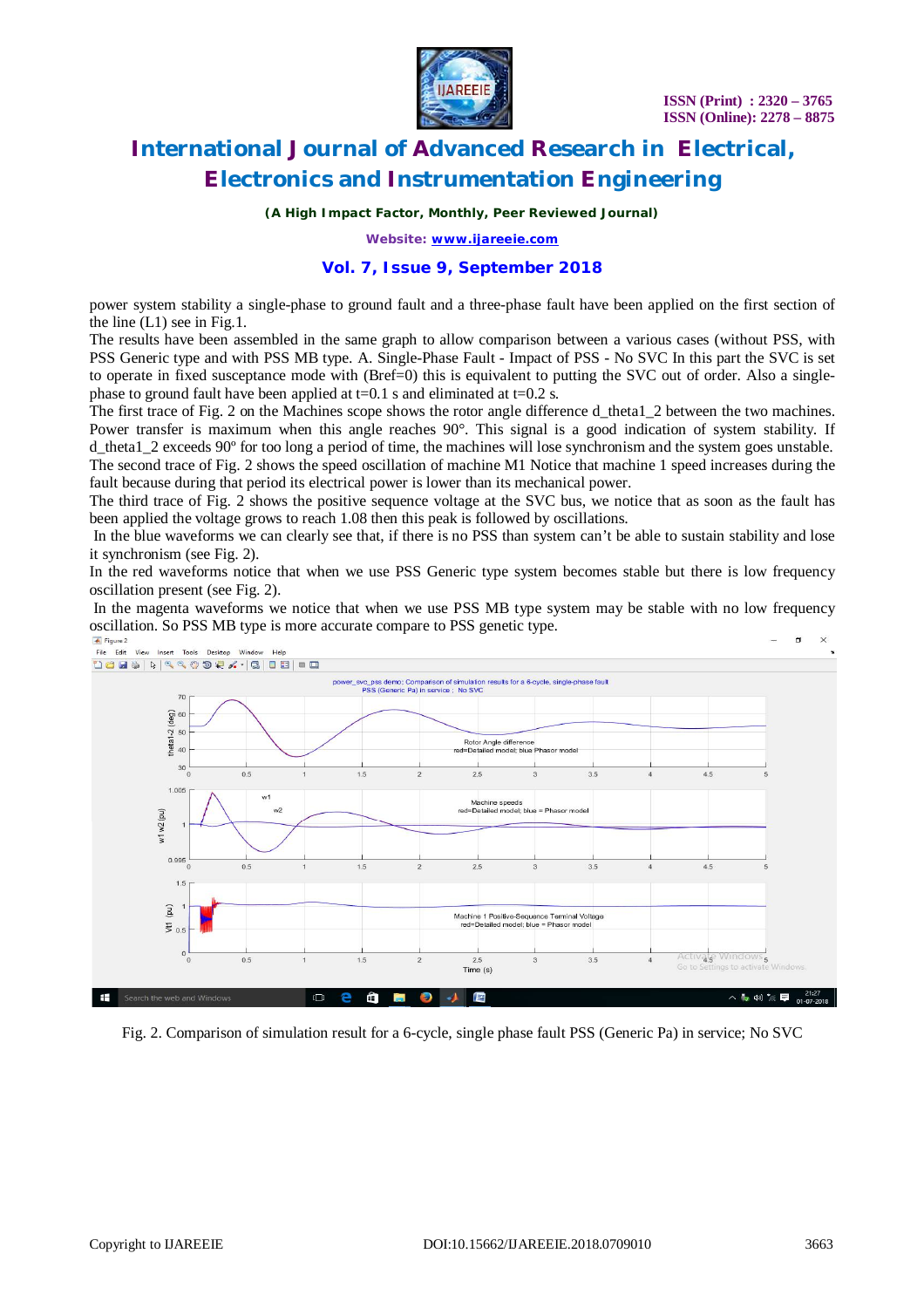

*(A High Impact Factor, Monthly, Peer Reviewed Journal)*

*Website: [www.ijareeie.com](http://www.ijareeie.com)*



### **Vol. 7, Issue 9, September 2018**

Fig. 3. Comparison of simulation result for a 6-cycle, Three phase fault PSS (Generic Pa) in service; No SVC  $\Box$ 



Fig. 4. Comparison of simulation result for a 6-cycle, single phase fault PSS (Generic Pa) in service; No SVC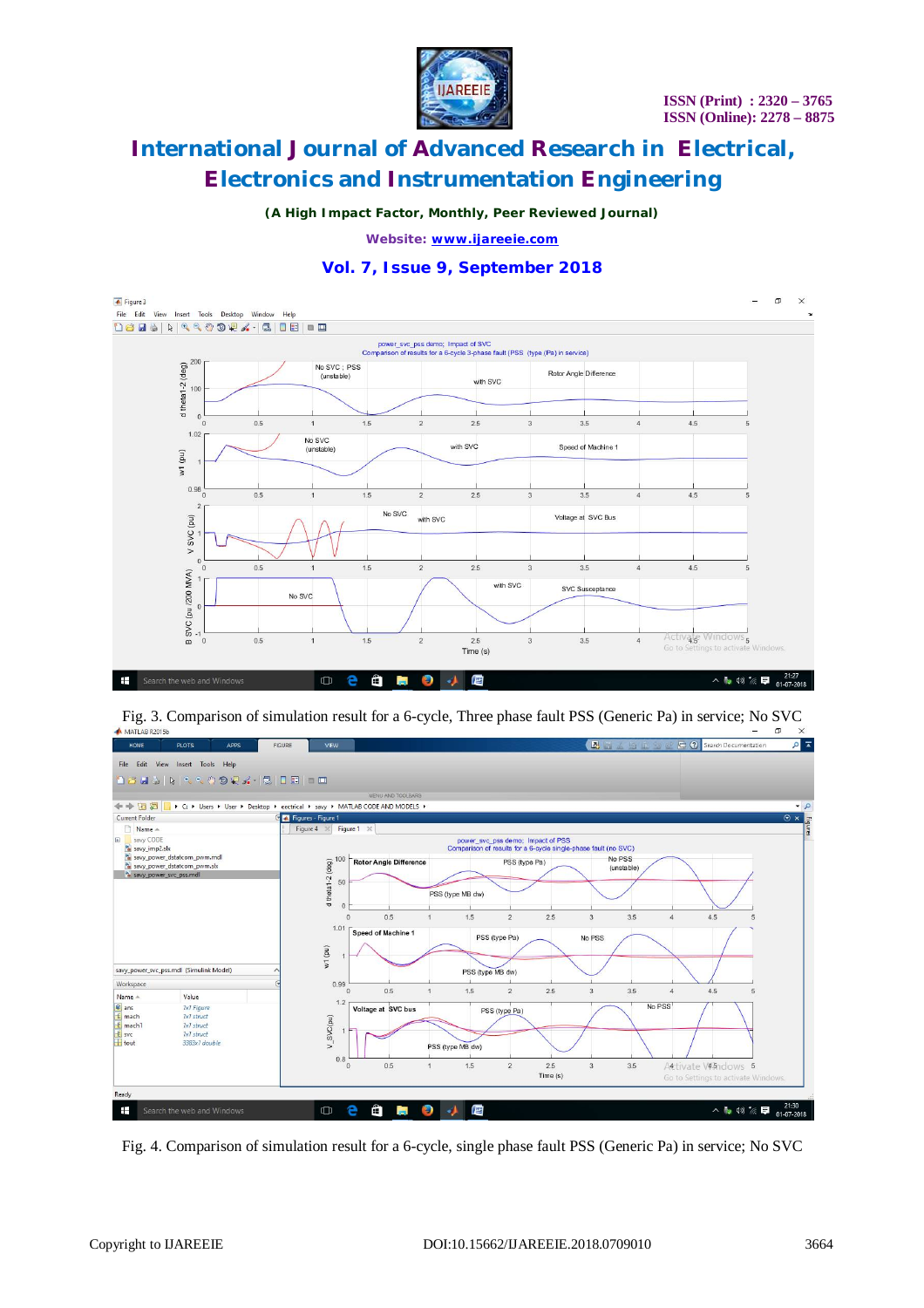

*(A High Impact Factor, Monthly, Peer Reviewed Journal)*

*Website: [www.ijareeie.com](http://www.ijareeie.com)*

### **Vol. 7, Issue 9, September 2018**







Fig. 6. Run Time simulation result of SVC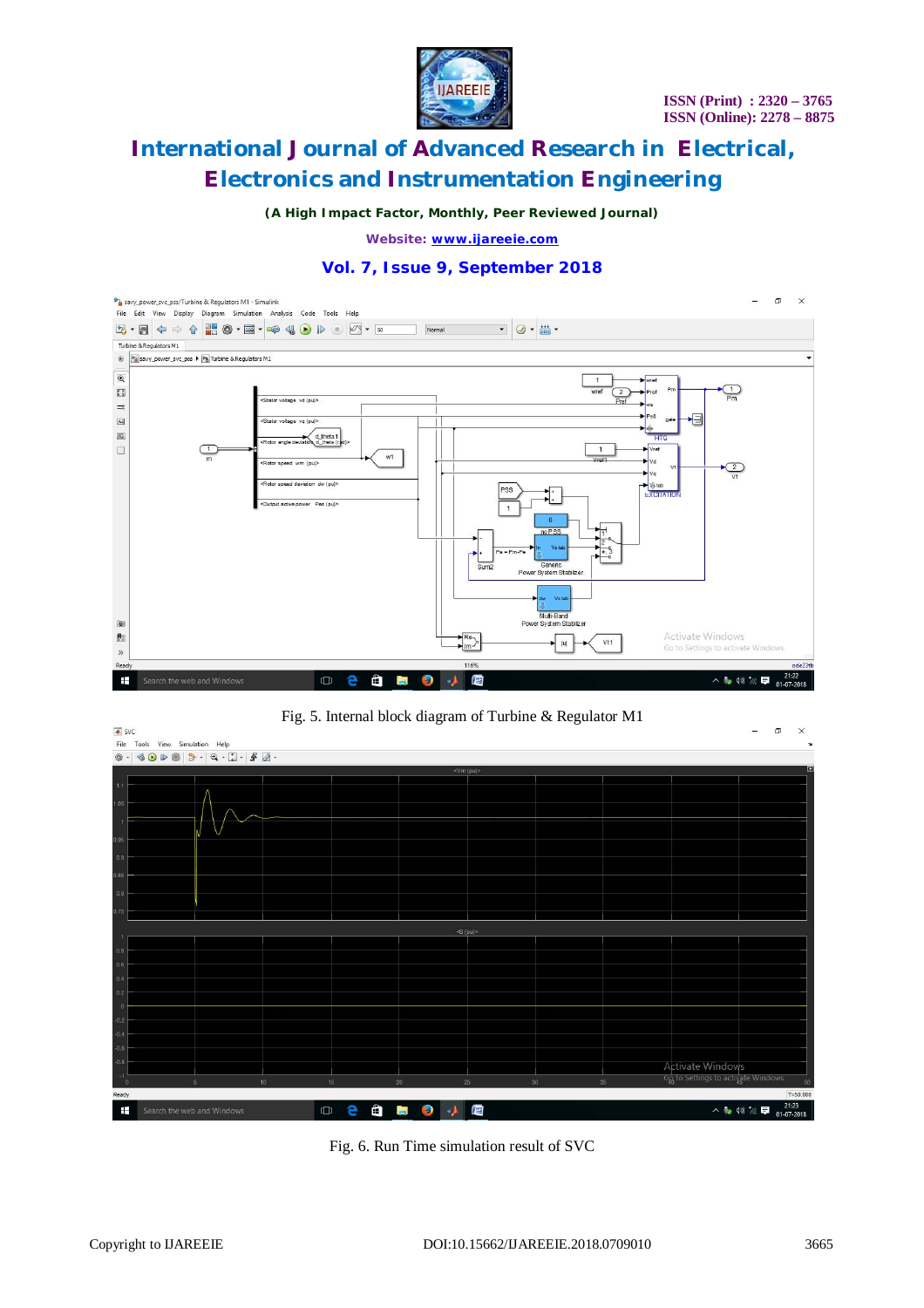

*(A High Impact Factor, Monthly, Peer Reviewed Journal)*

*Website: [www.ijareeie.com](http://www.ijareeie.com)*

### **Vol. 7, Issue 9, September 2018**



Fig. 7.Run Time simulation result V. Pos sequence B1,B2,B3 (pu) & Line power



Fig. 8. Run Time simulation of machines at different levels.

This part contains two tests the first one the SVC is set to operate in fixed susceptance mode with (Bref=0) this is equivalent to putting the SVC out of order. The second one the SVC is set to operate in voltage regulator mode